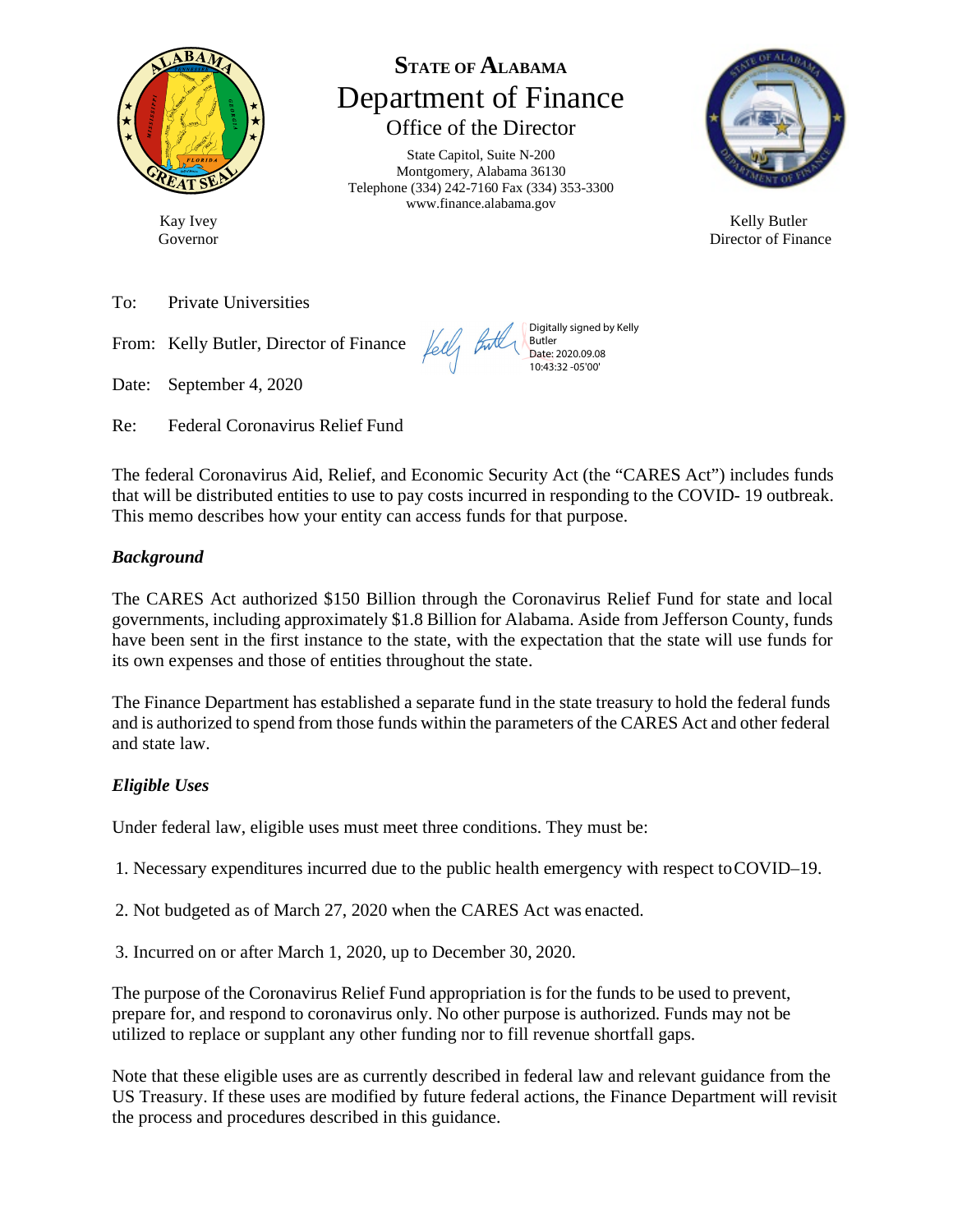For further context on costs that the state anticipates entities may incur, see the attached list of potential uses (Attachment C). If your entity contemplates the use of funds outside these parameters, please contact the Coronavirus Relief Fund Office at [highered@finance.alabama.gov.](mailto:highered@finance.alabama.gov)

#### *Intersection with Other Funding Sources*

Eligible uses of the federal Coronavirus Relief Fund (CRF) may overlap with allowable uses of other federal grants and reimbursements. It is imperative that these reimbursements are not in addition to any other federal funding for the same expenditure.

#### *Available Funds*

Entities may request reimbursement for funds that have been paid in support of the Coronavirus Pandemic. This request will be made in accordance with the instructions provided with this memo. Each entity will be provided a budget, based on Attachment D, that will be used to request reimbursement from. We encourage each entity to keep track of their balance. If at any time the entity needs to verify their available balance they may email [highered@finance.alabama.gov.](mailto:highered@finance.alabama.gov)

#### *Forms Required to Request Funds*

Entities must complete Attachment A - *CRF Acknowledgement and Certification* before applying for any reimbursement requests. This document will be on file with the Comptroller's Office so that it will not have to be attached with each subsequent reimbursement request. Entities must complete Attachment B - *CRF Request for Reimbursement Form* to request the actual reimbursements and include copies of detailed receipts for all reimbursement requests. If you have questions or concerns, please contact [highered@finance.alabama.gov.](mailto:highered@finance.alabama.gov)

#### *Audit Provisions and Documentation*

Federal Coronavirus Relief Fund expenditures are subject to audit by an Inspector General within the U.S. Department of the Treasury. Documenting that expenditures are eligible uses of CRF funds is essential to managing compliance risk and to minimizing the possibility that the expenditures are deemed ineligible, which could require the local government and the state to return funds to the federal government.

Thank you for your cooperation as we work together to protect the interests of all our residents.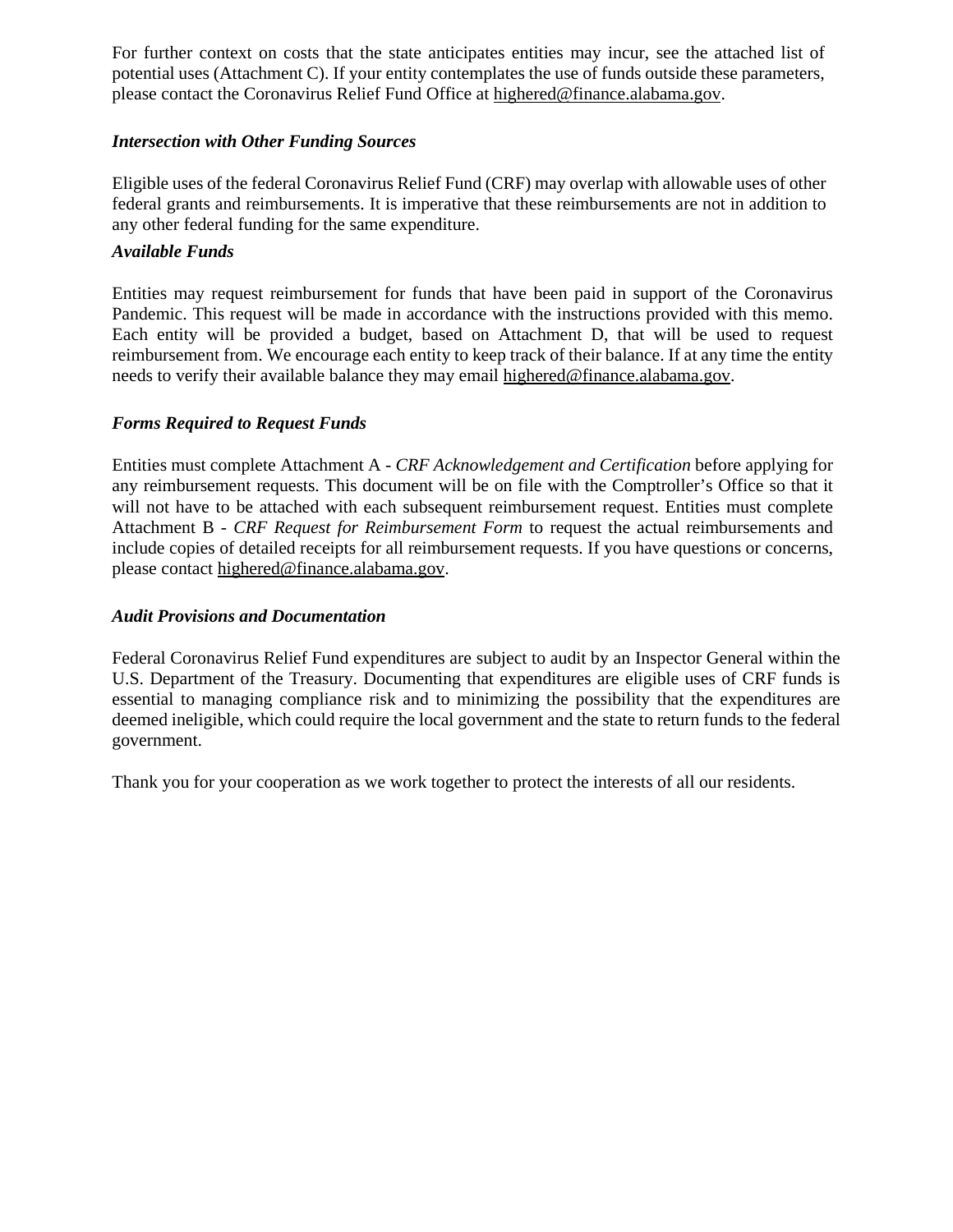#### **Attachment A**

# **CORONAVIRUS RELIEF FUNDS (CRF) ACKNOWLEDGEMENT AND CERTIFICATION**

# **AUTHORITY**

Section 601(a)(1) of the Social Security Act (42 U.S.C. 301 et seq.), known as the Coronavirus Relief Fund, as created by Section 5001 of the CARES Act, Pub. L. No. 116-136 (March 27, 2020), appropriates money from the Treasury of the United States for making payments to States, Tribal governments, and units of local government for fiscal year 2020.

This subaward (funding) is provided to the subrecipient through a Grant to the State of Alabama in the amount of \$1,901,262,000 from the U.S Treasury via Section 601(a)(1) of the Social Security Act (42 U.S.C. 301 et seq.), known as the Coronavirus Relief Fund, as created by Section 5001 of the CARES Act, Pub. L. No. 116-136 (March 27, 2020) under Federal Award Identification Number SLT0002 and SLT0223, CFDA # 21.019 Coronavirus Relief Fund for the period March 1, 2020 – December 30, 2020. This subaward is provided in accordance with the requirements set forth on the grant website and application, and the subrecipient acknowledges by applying for the subaward that the information provide is true and accurate.

Act 2020-199 appropriates the State's portion of funds from the Coronavirus Relief Fund to the Alabama Department of Finance to administer the funds and provides categories for which the funds may be expended.

### **USE OF FUNDS**

Section 601(d) of the Coronavirus Relief Fund states, "A State, Tribal government, and unit of local government shall use the funds provided [by the Coronavirus Relief Fund] to cover only those costs of the State, Tribal government, or unit of local government that:

- (1) are necessary expenditures incurred due to the public health emergency with respect to the Coronavirus Disease 2019 (COVID–19);
- (2) were not accounted for in the budget most recently approved as of the date of enactment of this section for the State or government; and
- (3) were incurred during the period that begins on March 1, 2020 and ends on December 30, 2020."

The purpose of the Coronavirus Relief Fund appropriation is for the funds to be used to prevent, prepare for, and respond to coronavirus only. No other purpose is authorized. Funds may not be utilized to replace or supplant any other funding nor to fill revenue shortfall gaps.

Act 2020-199 does not alter or otherwise impact the purpose of the funds.

### **CERTIFICATION**

Eligibility to receive payment from the State's portion of funds from the Coronavirus Relief Fund is contingent upon the recipient certifying, in writing that the recipient will: (1) use the funds in a lawful manner consistent with Section 601(d) of the Coronavirus Relief Fund (as set forth in the "Use of Funds" section immediately preceding this section) and (2) will comply with any and all policies and directives issued by the Alabama Department of Finance related to the Coronavirus Relief Funds.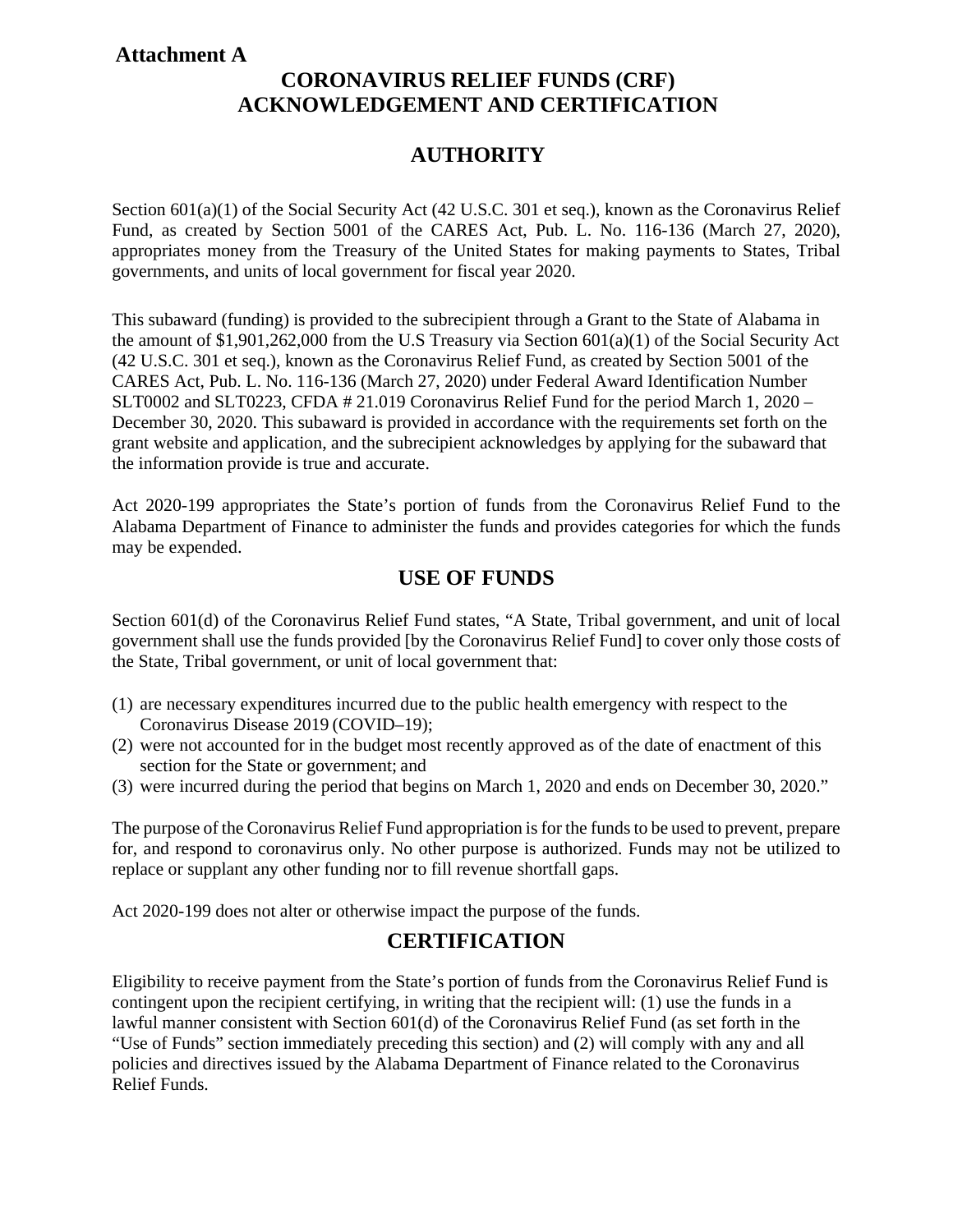### **RECOUPMENT**

The Inspector General of the Department of the Treasury is required to conduct monitoring and oversight of the receipt, disbursement, and use of funds made available under this section. If it is determined that the entity has failed to comply with Section 601(d) of the Coronavirus Relief Fund, funds used in violation of that section shall be considered, by the State of Alabama, as a debt of the recipient owed directly to the Federal Government.

#### **REALLOCATION**

Relief Funds received from this award that remain on balance as unused on December 30, 2020, shall be returned to the Alabama Department of Finance.

#### **SANCTIONS**

Expenditure of Coronavirus Relief Funds from this award in a manner not allowed or inconsistent with the law and with the "Use of Funds" statement may result in future awards being suspended or terminated.

### **REPORTING REQUIREMENTS**

The CARES Act Sections 15010(b) and 15011 require the State to provide the federal government with regular reports on the amount of funds received and expended from the Coronavirus Relief Fund and the types of projects or activities for which the funds are used. For the State to comply with its reporting requirements, recipients of such funds from the State may be required to provide the following information to the Alabama Department of Finance by the first day of every month containing information for the immediately preceding month:

- (A) the total amount of funds received from this award;
- (B) the amount of funds that were expended or obligated for each project or activity;
- (C) a detailed list of the projects or activities for which these funds were
	- expended or obligated, including:
		- (i) the name of the project or activity;
		- (ii) a description of the project or activity; and
		- (iii) the estimated number of jobs created or retained by the project or activity, (if applicable); and
- (D) detailed information on any level of subcontracts or subgrants awarded by the recipient or its subcontractors or subgrantees, to include the data elements required to comply with the Federal Funding Accountability and Transparency Act of 2006 (31 U.S.C. 6101 note) allowing aggregate reporting on awards below \$50,000 or to individuals, as prescribed by the Director of the Office of Management and Budget.

### **MITIGATING RISK**

Each subrecipient of CRF funds will be evaluated in accordance with Code of Federal Regulations 200-331(b) for risk of noncompliance with federal statutes, regulations, and the terms and conditions of the subaward. Further, each subrecipient's activities will be monitored as necessary to ensure that the subaward is used for authorized purposes, in compliance with law, and that subaward performance goals are achieved. Other monitoring tools may be implemented depending on the level of risk posed by the subrecipient. See CFR 200-331(d) and (e); and 200-207.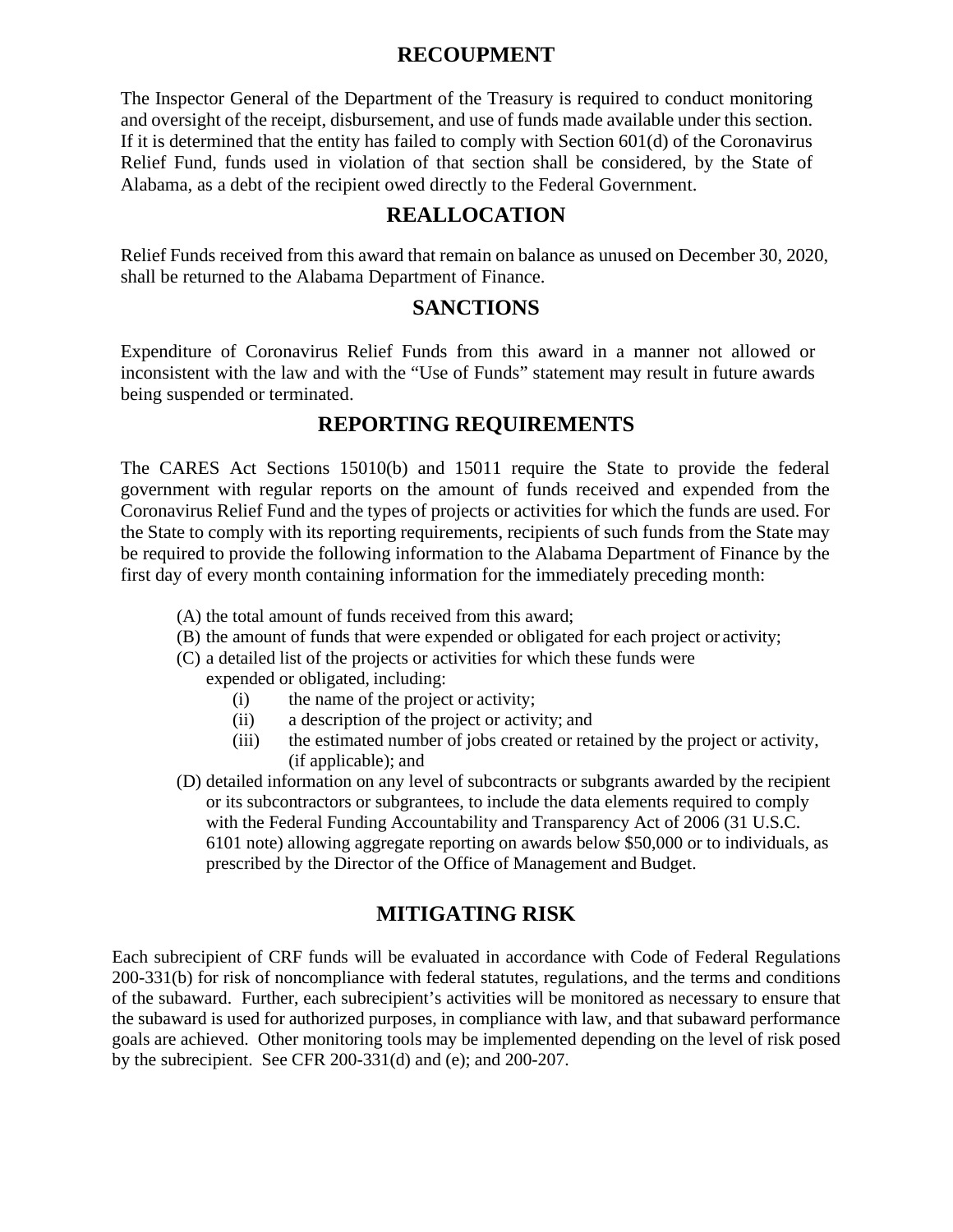# **CERTIFICATION AND ASSURANCE**

| I, | am the                                                                                                                                                                                                                                                                                                                                                                                                                                                                                                                                                                                                                                                                                                                                                                                                                                                                                                                         |  |  |  |  |  |  |
|----|--------------------------------------------------------------------------------------------------------------------------------------------------------------------------------------------------------------------------------------------------------------------------------------------------------------------------------------------------------------------------------------------------------------------------------------------------------------------------------------------------------------------------------------------------------------------------------------------------------------------------------------------------------------------------------------------------------------------------------------------------------------------------------------------------------------------------------------------------------------------------------------------------------------------------------|--|--|--|--|--|--|
|    | (Name of Signatory)<br>(Title)                                                                                                                                                                                                                                                                                                                                                                                                                                                                                                                                                                                                                                                                                                                                                                                                                                                                                                 |  |  |  |  |  |  |
| of |                                                                                                                                                                                                                                                                                                                                                                                                                                                                                                                                                                                                                                                                                                                                                                                                                                                                                                                                |  |  |  |  |  |  |
|    | (Institution)                                                                                                                                                                                                                                                                                                                                                                                                                                                                                                                                                                                                                                                                                                                                                                                                                                                                                                                  |  |  |  |  |  |  |
|    | and I certify under penalty of perjury that:                                                                                                                                                                                                                                                                                                                                                                                                                                                                                                                                                                                                                                                                                                                                                                                                                                                                                   |  |  |  |  |  |  |
|    |                                                                                                                                                                                                                                                                                                                                                                                                                                                                                                                                                                                                                                                                                                                                                                                                                                                                                                                                |  |  |  |  |  |  |
| 1. | I have the authority on behalf of the above listed entity (hereinafter "Entity") to request payment from<br>the State of Alabama ('State') of funding from the Coronavirus Relief Fund pursuant to section 601(b)<br>of the Social Security Act, as added by section 5001 of the Coronavirus Aid, Relief, and Economic                                                                                                                                                                                                                                                                                                                                                                                                                                                                                                                                                                                                         |  |  |  |  |  |  |
| 2. | Security Act, Pub. L. No. 116-136, div. A, Title V (Mar. 27, 2020).<br>I understand that this subaward (funding) is provided to the subrecipient through a Grant to the State of<br>Alabama in the amount of $$1,901,262,000$ from the U.S Treasury via Section $601(a)(1)$ of the Social<br>Security Act (42 U.S.C. 301 et seq.), known as the Coronavirus Relief Fund, as created by Section 5001 of<br>the CARES Act, Pub. L. No. 116-136 (March 27, 2020) under Federal Award Identification Number<br>SLT0002 and SLT0223, CFDA # 21.019 Coronavirus Relief Fund for the period March 1, 2020 -<br>December 30, 2020. This subaward is provided in accordance with the requirements set forth on the grant<br>website and application, and the subrecipient acknowledges by applying for the subaward that the<br>information provide is true and accurate.                                                               |  |  |  |  |  |  |
| 3. | I understand that the State will rely on this certification as a material representation in making an<br>award to the Entity.                                                                                                                                                                                                                                                                                                                                                                                                                                                                                                                                                                                                                                                                                                                                                                                                  |  |  |  |  |  |  |
| 4. | Entity's proposed uses of the funds provided will be used only to cover those costs that—<br>are necessary expenditures incurred due to the public health emergency with<br>a.<br>respect to the Coronavirus Disease 2019 (COVID-19);                                                                                                                                                                                                                                                                                                                                                                                                                                                                                                                                                                                                                                                                                          |  |  |  |  |  |  |
|    | were not accounted for in the budget most recently approved as of March 27, 2020, for Entity;<br>b.<br>and                                                                                                                                                                                                                                                                                                                                                                                                                                                                                                                                                                                                                                                                                                                                                                                                                     |  |  |  |  |  |  |
|    | were incurred during the period that begins on March 1, 2020 and ends on December 30,<br>c.<br>2020.                                                                                                                                                                                                                                                                                                                                                                                                                                                                                                                                                                                                                                                                                                                                                                                                                           |  |  |  |  |  |  |
| 5. | The necessary expenditures charged to or made against this award will be only those expenditures to<br>prevent, prepare for, and respond to coronavirus and no other purpose.                                                                                                                                                                                                                                                                                                                                                                                                                                                                                                                                                                                                                                                                                                                                                  |  |  |  |  |  |  |
| 6. | Funds received from this award will not be used to replace or supplant any other funding nor to fill or<br>prevent revenue shortages.                                                                                                                                                                                                                                                                                                                                                                                                                                                                                                                                                                                                                                                                                                                                                                                          |  |  |  |  |  |  |
| 7. | The recipient agrees to maintain records concerning the funds provided in this award. Such records<br>must be available for review or audit by appropriate officials of a federal and pass-through agency.                                                                                                                                                                                                                                                                                                                                                                                                                                                                                                                                                                                                                                                                                                                     |  |  |  |  |  |  |
| 8. | If federal or State authorities determine that funds received from this award were expended by the Entity<br>for a purpose other than those authorized by law (hereinafter "unauthorized expenditures"), then Entity<br>agrees to pay any financial penalties and costs associated therewith resulting from such unauthorized<br>expenditures. If the State is required to pay any penalties or costs associated therewith resulting from an<br>unauthorized expenditure by Entity, the Entity agrees to reimburse the State in whole. Entity<br>acknowledges that the State, through the Department of Finance, may be required to file a claim with the<br>State Board of Adjustment against the Entity to recoup penalty payments made by the State on behalf of<br>Entity. In the event that a Board of Adjustment claim is necessary as described in this paragraph, Entity<br>agrees to consent to payment of the claim. |  |  |  |  |  |  |

| <b>Printed Name:</b> | Title: |  |  |
|----------------------|--------|--|--|
|                      |        |  |  |
|                      |        |  |  |
| Signature:           | Date:  |  |  |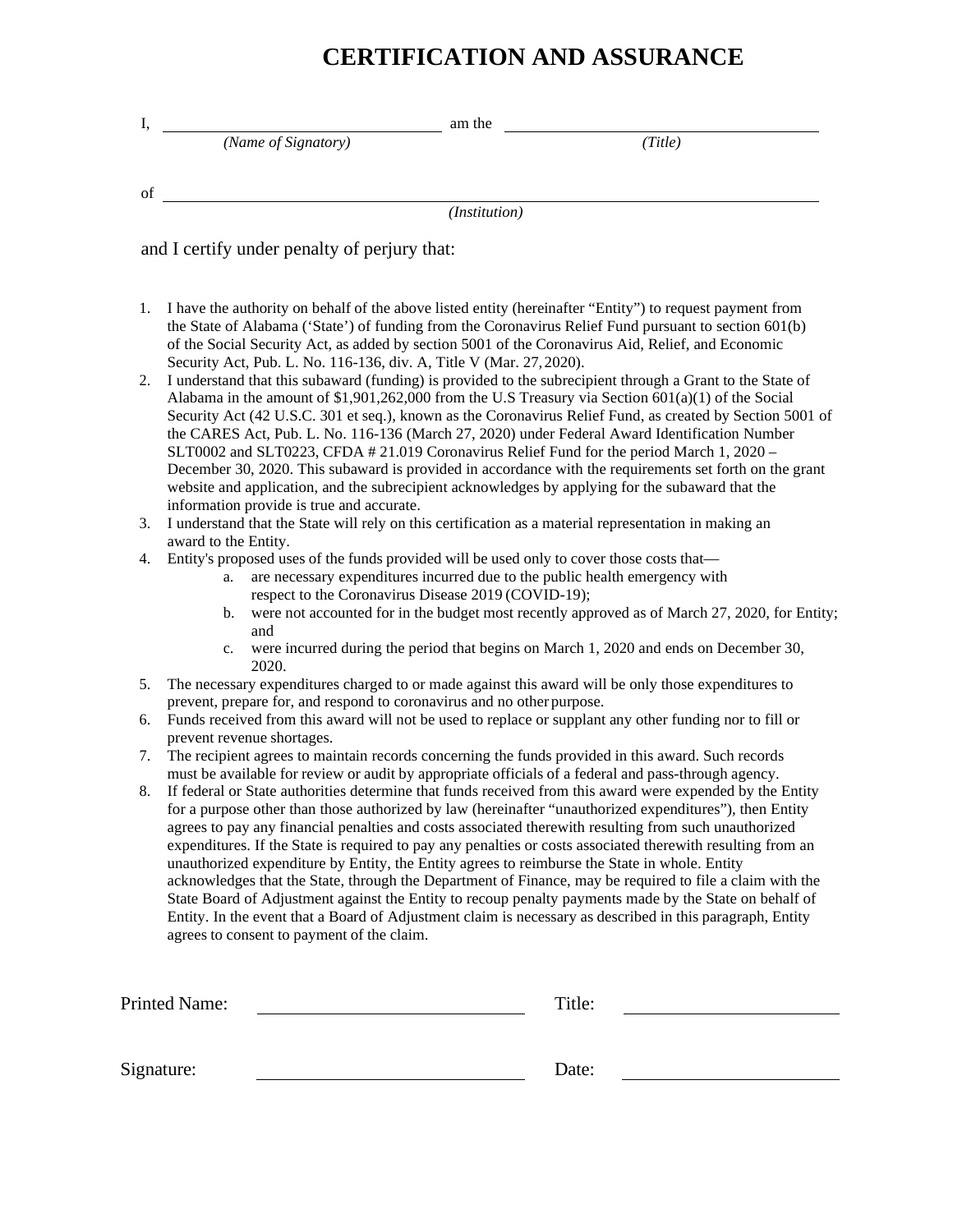# **THE STATE OF ALABAMA**

#### **CORONAVIRUS RELIEF FUND REIMBURSEMENT REQUEST FORM**

| <b>Request Date:</b>              | Please email completed request form to: |                                                                                |  |
|-----------------------------------|-----------------------------------------|--------------------------------------------------------------------------------|--|
| Private College Name:             |                                         | highered@finance.alabama.gov                                                   |  |
| <b>STAARS</b> Vendor Code:        |                                         | *This number should begin with VC or VS.                                       |  |
| <b>STAARS Address ID:</b>         |                                         | *If you do not know your Address ID, please fill out<br>payment address below. |  |
| <b>STAARS</b> Payment<br>Address: |                                         |                                                                                |  |
|                                   | <b>Street Address/PO Box</b>            | City<br><b>State</b><br>Zip Code                                               |  |

|                             | <b>Item Description</b>              | <b>Total Expenses</b> |
|-----------------------------|--------------------------------------|-----------------------|
|                             | PERSONAL PROTECTIVE EQUIPMENT (PPE)  |                       |
| $\mathcal{D}_{\mathcal{L}}$ | <b>CLEANING AND SANITATION</b>       |                       |
| 3                           | <b>MEDICAL</b>                       |                       |
| 4                           | <b>TELEWORK EXPENSES</b>             |                       |
| 5                           | <b>WORKPLACE SAFETY PREPARATIONS</b> |                       |
| 6                           | <b>TRAINING</b>                      |                       |
| 7                           | <b>PAYROLL</b>                       |                       |
| 8                           | <b>COVID-19 TEST KITS</b>            |                       |
| 9                           | <b>REMOTE LEARNING</b>               |                       |
| 99                          | <b>OTHER (EXPLAIN):</b>              |                       |
|                             |                                      |                       |
|                             | <b>TOTAL REIMBURSEMENT AMOUNT</b>    | \$0.00                |

\*Total Reimbursement Amount should match the total of the attached invoices.

I certify that the above expenditures meet the following conditions:

- 1) The expenditures have been or will be used to cover those costs that are necessary to prevent, prepare for, and respond to the coronavirus public health emergency with respect to the Coronavirus Disease 2019 (COVID-19);
- 2) Were not accounted for in the budget most recently approved as of March 27, 2020, for the Entity;
- 3) Were incurred during the period that begins on March 1, 2020 and ends on December 30, 2020;
- 4) Will not be used to replace or supplant any other funding nor to fill or prevent revenue shortages; and

5) Are requested in accordance with the Coronavirus Relief funds (CRF) Acknowledgement and Certification on file with the State Comptroller's Office.

Chief Executive Officer Signature

Date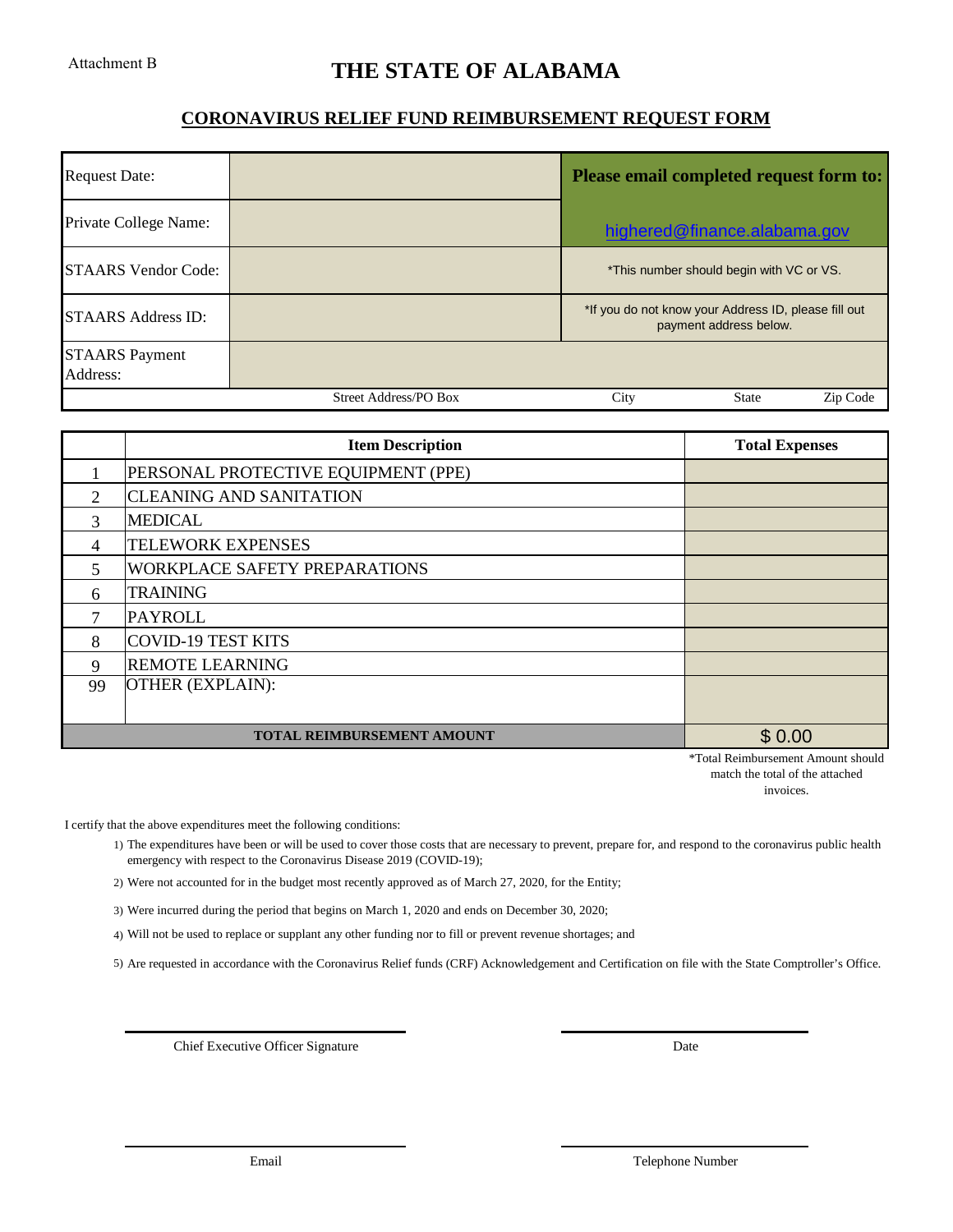# **Reimbursement Item Descriptions**

- **1 PERSONAL PROTECTIVE EQUIPMENT (PPE):** Hand Sanitizer, Face Masks, Gloves, Protective Clothing, Face Shields
- **2 CLEANING ANDSANITATION:** Cleaning products, disinfectants, sanitation services
- **3 MEDICAL:** Thermometers, Swabs, Testing Kits, Lab Tests
- **4 TELEWORK EXPENSES:** Laptops, Phones, Software, Computer Equipment/Supplies, VPN, WiFi
- **5 WORKPLACE SAFETY PREPARATIONS:** Plexiglass Dividers, Building or Workstation Modifications
- **6 TRAINING:** Specialized Instruction related to COVID-19
- **7 PAYROLL:**

This may include public safety, public health, health care, human services, and similar employees whose services are substantially dedicated to mitigating or responding to the COVID-19 public health emergency.

**COVID-19 TEST KITS 8**

Kits used to test individuals

#### **REMOTE LEARNING 9**

Purchases related to remote learning in schools.

#### **99 OTHER:**

Any COVID-19 payments not included in the Item Descriptions above. Please explain your purchase.